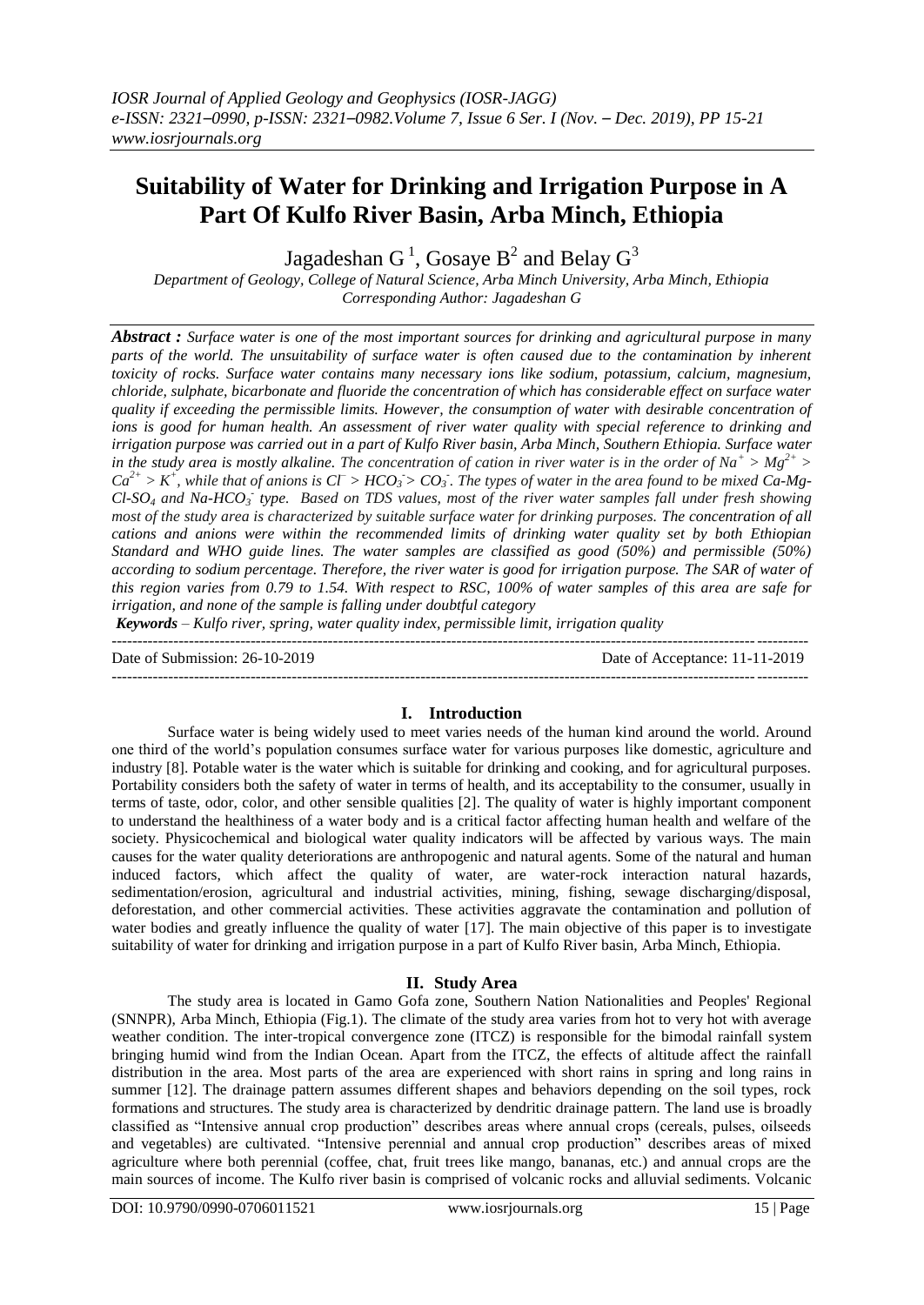rocks constitute the greater portion of the area whereas areas having elevation less than about 1200 m above sea level are restricted to alluvium. Two quite different types of volcanic rocks are identified in the study area [16].



**Fig. 1** Location of the study area

## **III. Methodology**

Surface water samples were collected from 6 rivers and 2 spring water during the month of may 2018. The temperature of water was measured by using a digital hand held thermometer, and result was expressed in ˚C. The TDS of water samples was measured using water quality TDS meter. Electrical Conductance (EC) was calculated from the relationship  $EC = TDS / 0.64$  [3]. The pH of water was measured with help of digital ‗hydrogen ion electrode'. Water samples was analysed for major ion concentration by using standard procedures. Alkalinity of the water samples was analysed by titrating with standard solution of HCl. sodium and potassium analysed by Atomic Absorption Spectrophotometer (AAS), Model 210. Concentration of calcium and magnesium of water samples was analysed by Titrimetry (using complexometric titration with EDTA). Concentration of Chloride of water samples was analysed by Titrimetry (using AgNO<sub>3</sub>).

### **IV. Result and Discussion**

Study of water chemistry is essential because it will help to know the different geochemical processes that take place in an aquifer system. 6 rivers and 2 springs' water samples were collected and they were analysed for the concentration of major ions. The overall order of the dominance of cations is  $Na^+> Mg^{2+} > Ca^{2+}$  $> K^+$  and of anions is  $Cl^- > HCO_3 > CO_3$ . Thus, Na<sup>+</sup> is the dominant cation and Cl<sup>-</sup> is the dominant anion in water of this river. Piper trilinear diagram [9] was prepared to assess the hydrochemistry of surface and spring water of study area (Fig. 2). The spring water falls in the Na-HCO<sub>3</sub> type and similarly majority of river water samples fall in the Ca-Mg-Cl-SO<sub>4</sub> and a few samples are fall in Na-HCO<sub>3</sub> type. The pH of the water samples of this area ranges from 6.7 to 7.9 with an average value of 7.5 indicating the alkaline nature of the water. Only a one spring samples had pH less than 7. EC of the groundwater ranges from 100 to 439 μS/cm. The minimum, maximum and mean values of EC, pH and concentration of ions are given in Table 1.

| <b>Parameters</b>            | Unit       | <b>Minimum</b>           | <b>Maximum</b> | Mean        | <b>Standard Deviation</b> |
|------------------------------|------------|--------------------------|----------------|-------------|---------------------------|
| EC                           | $\mu$ S/cm | 100                      | 439            | 194         | 147.63                    |
| pH                           |            | 6.7                      | 7.9            | 7.5         | 0.36                      |
| $Ca^{2+}$                    | mg/1       |                          | 20             | 6.357142857 | 7.00                      |
| $Mg^{2+}$                    | mg/1       |                          | 50             | 18.625      | 19.81                     |
| $Na+$                        | mg/1       | 10.44                    | 56.487         | 22.89625    | 16.95                     |
| $K^+$                        | mg/1       | 0.369                    | 1.96           | 18.625      | 0.54                      |
| CO <sub>3</sub> <sup>2</sup> | mg/1       | $\overline{\phantom{a}}$ |                |             |                           |
| HCO <sub>3</sub>             | mg/l       |                          | 43.5           | 18.9375     | 12.92                     |
| Сľ                           | mg/1       | 39                       | 130            | 62.75       | 36.35                     |

**Table 1:** The minimum, maximum and mean values of EC, pH and concentration of ions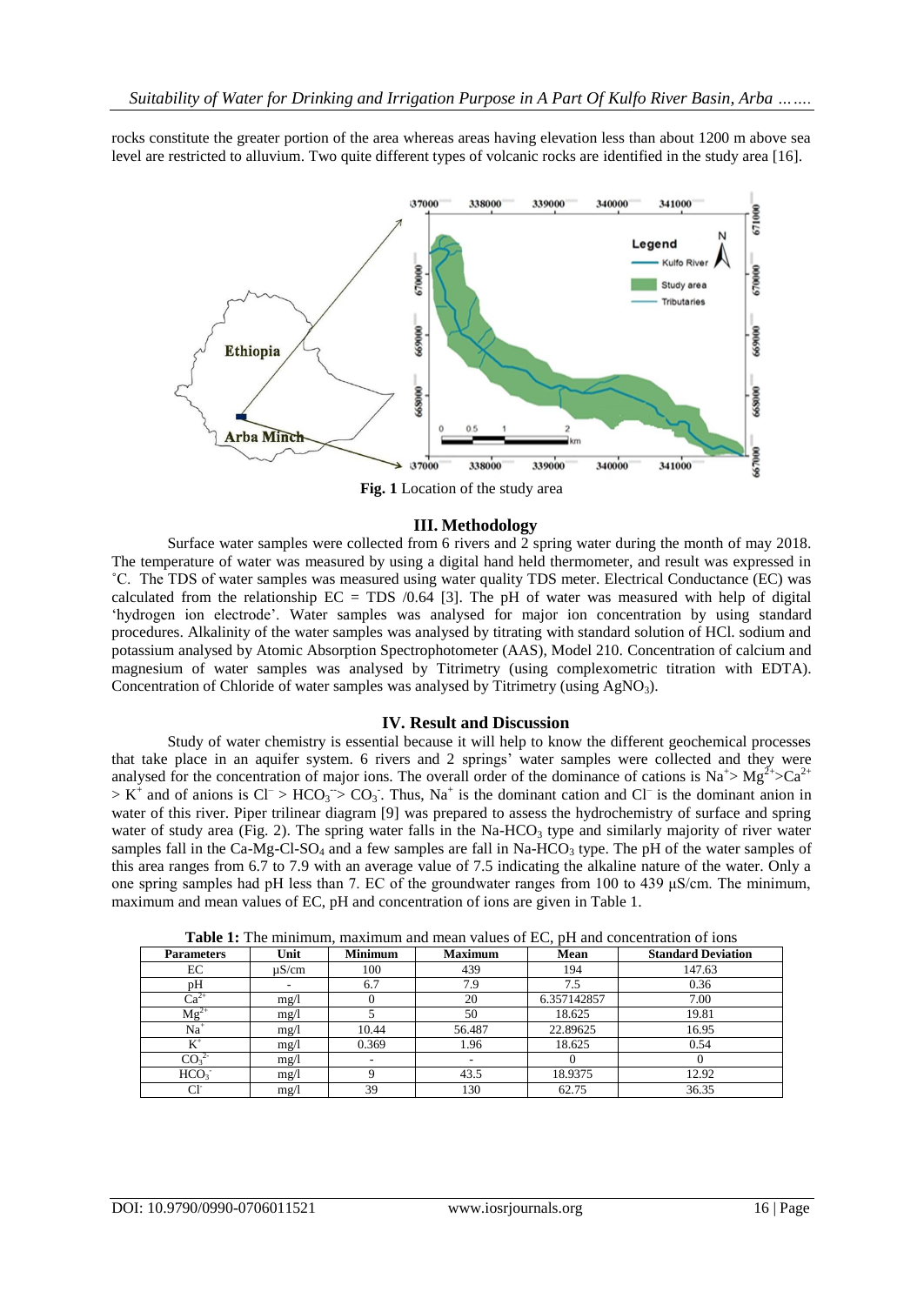

**Fig. 2** Piper diagram showing different type of water

# *Drinking Water Quality*

The suitability of river water of this area for drinking purpose was assessed by comparing the measured concentration of ions and other parameters with the recommended ranges given by World Health Organization (2004) and Ethiopian standard (2001) given in Table 2.

|                   | limits of drinking quality |             |                |                  |             |                |                          |
|-------------------|----------------------------|-------------|----------------|------------------|-------------|----------------|--------------------------|
| <b>Parameters</b> | Unit                       | WHO (2004)  |                | Number of        | ES(2001)    |                | <b>Number of samples</b> |
|                   |                            | <b>Most</b> | <b>Maximum</b> | samples          | <b>Most</b> | <b>Maximum</b> | exceeding allowable      |
|                   |                            | desirable   | allowable      | exceeding        | desirable   | allowable      | limits                   |
|                   |                            | limits      | limits         | allowable limits | limits      | limits         |                          |
| pH                |                            | 6.5         | 8.5            | Nil              | 6.5         | 8.5            | Nil                      |
| EC                | $\mu$ S/cm                 |             | 1500           | Nil              |             |                | ۰                        |
| <b>TDS</b>        | mg/1                       | 500         | 1500           | Nil              |             | 1000           | Nil                      |
| <b>TH</b>         | mg/1                       | 500         | 1000           | Nil              |             | 300            | Nil                      |
| $Ca^{2+}$         | mg/1                       | 75          | 200            | Nil              | ۰           | 75             | Nil                      |
| $Mg^{2+}$         | mg/1                       | 30          | 150            | Nil              |             | 50             | Nil                      |
| $Na+$             | mg/1                       | 50          | 200            | Nil              |             | 200            | Nil                      |
| $K^+$             | mg/1                       | 10          | 12             | Nil              |             | 10             | Nil                      |
| HCO <sub>3</sub>  | mg/1                       | 300         | 600            | Nil              |             | 600            | Nil                      |
| CF                | mg/1                       | <b>200</b>  | 600            | Nil              |             | 250            | Nil                      |

**Table 2:** The number of samples exceeding the WHO (2004) and Ethiopian standard (2001) recommended

Out of eight water samples collected and analyzed, the concentration of all cations and anions were always within the recommended limits of drinking water quality set by both ES and WHO guide lines. The spatial variations in pH, EC, TDS and all major ions are explained in the following sections. pH plays an important role in maintaining the carbonate and bicarbonate concentration in water. The pH of water of this river is within permissible limits (6.5–8.5) of [15]. The spatial variation in pH of river water is shown in Fig. 3a. The pH of the water was increase towards lower course that is along the river water flow direction. EC is a measure of the capability of water to conduct an electric current and this depends on concentration of all dissolved ions. The EC of water of this region varies from 100 to 439 μS/cm. The maximum permissible limit of EC according to WHO (2004) for use of water for drinking purpose is 1500 μS/cm. thus, 100% of the samples had EC below the maximum permissible limit of drinking water quality (Fig 3b). To determine the suitability of river water for all purpose, it is essential to classify the water based on the TDS [4]. [7] classified the water as fresh, brackish, saline and brine based on the TDS. The TDS of water of the study region were varies from 64 to 266 mg/l. The classification of water of the study region based the range of TDS as recommended by [7] is given in Table 3.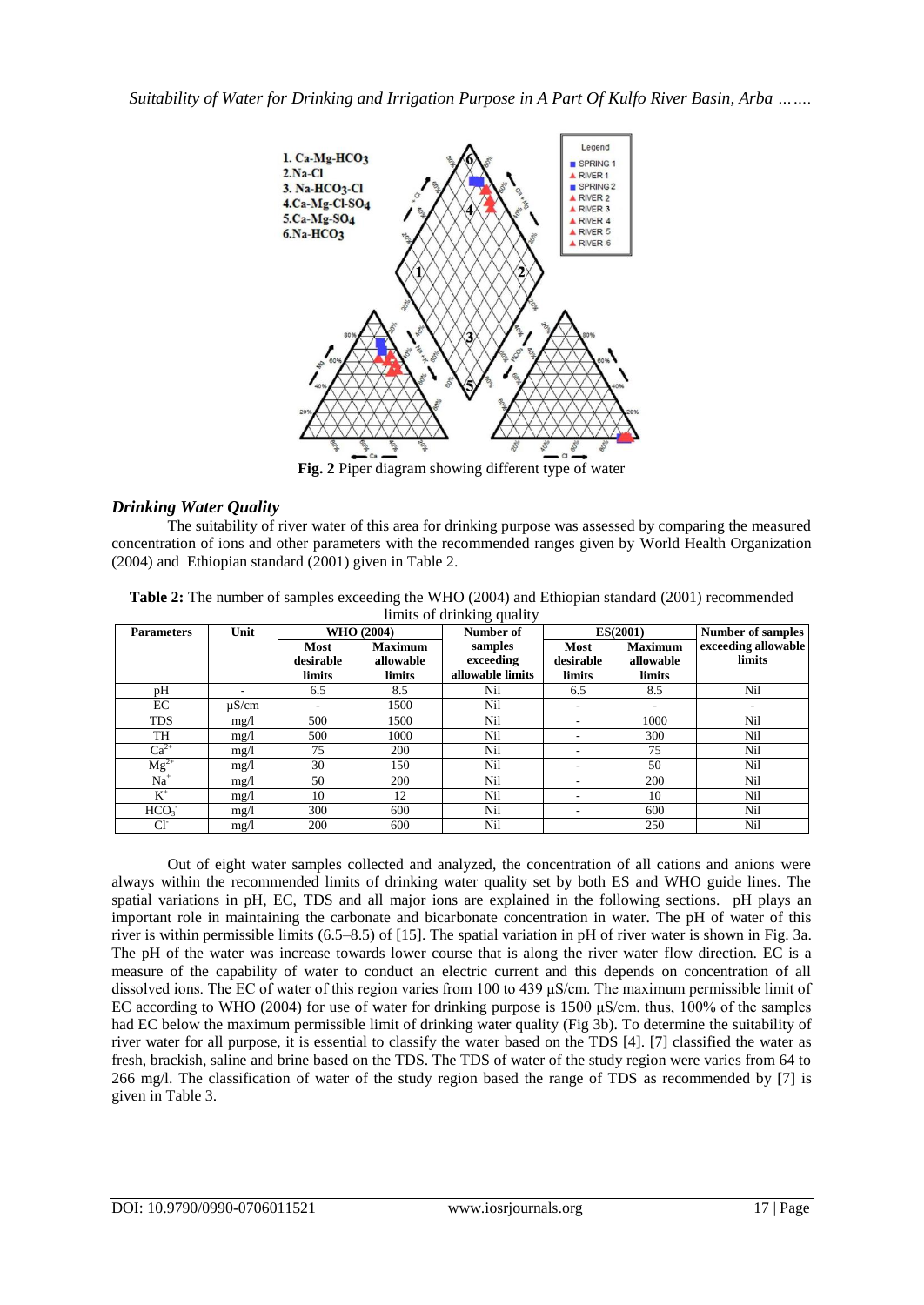| $TDS$ (mg/l) | Nature of water       | <b>Number of samples</b> | <b>Percentage of samples</b> |
|--------------|-----------------------|--------------------------|------------------------------|
| $<$ 1000     | Fresh water           |                          | 100                          |
| 1000 -10000  | <b>Brackish water</b> | Nil                      | Nil                          |
| 10000-100000 | Saline water          | Nil                      | Nil                          |
| >100000      | Brine water           | Nil                      | Nil                          |

**Table 3:** Freeze and Cherry classification of groundwater based on TDS values

About 100 % river water samples in the study region falling under fresh and none of water samples are brackish, saline and brine. Magnesium and calcium in water plays a major role on the water quality. The concentration of magnesium in water in this study region varies from 5 to 50 mg/l. The maximum permissible limit of magnesium in drinking water is 150 mg/l [15]. The spatial variation of concentration of magnesium ions in water in the study area is shown in Fig.3c. For humans, calcium is a crucial element for growth of bones and teeth. Calcium ions are common in water, due to the abundance and solubility of calcium rich minerals in all types of rocks and soils. The maximum permissible limit of calcium in drinking water is 200 mg/l [15]. The concentration of calcium in water in the study region is varies from 2 to 20 mg/l. Concentration of calcium in water of this region is lesser than the maximum permissible limits of drinking water standards (Fig. 3d)



**Fig. 3** Spatial distribution of pH(a), EC (b), magnesium (c) and calcium (d) (mg/l)

Sodium is a dominant ion present in majority of the natural waters and contributes around 40 to 75 % of the total cations. This is because of the dissolution of sodium rich salts in the soils, silicate weathering, evaporation from surface water, anthropogenic activities, agricultural activities and poor drainage conditions. The concentration of sodium in water of the study region varies from 10 to 56 mg/l (Fig. 4a). According to the [15], the permissible limit for sodium in drinking water is 200 mg/l. All the water samples were within permissible limit. Potassium is a common ion in water; however, its concentration is normally much lower compared to sodium, calcium and magnesium ions. The minimum concentration of potassium ions in water of this region is 0.36 mg/l and the maximum concentration is 1.96 mg/l whereas the [15] maximum permissible limit for drinking water is 12 mg/l. All of the water samples within the maximum permissible limits for drinking water standard (Fig. 4b)

Generally, chloride is the dominant anion in the water as it is commonly occurring in all nature of rocks. The concentration of chloride in water in the study region varies from 40 to 11 mg/l (Fig. 4c). The chloride concentration is within the maximum allowable limit of 600mg/l [15]. All of the water samples within the maximum permissible limits. Carbonate equilibrium controls the concentration of bicarbonate in water. The concentration of bicarbonate in water of the study area varies from 9 to 43.5 mg/l. All of the water samples analysed within the maximum permissible limit recommended by [15]. The spatial variation in bicarbonate in water of the study area is shown in Fig. 4d.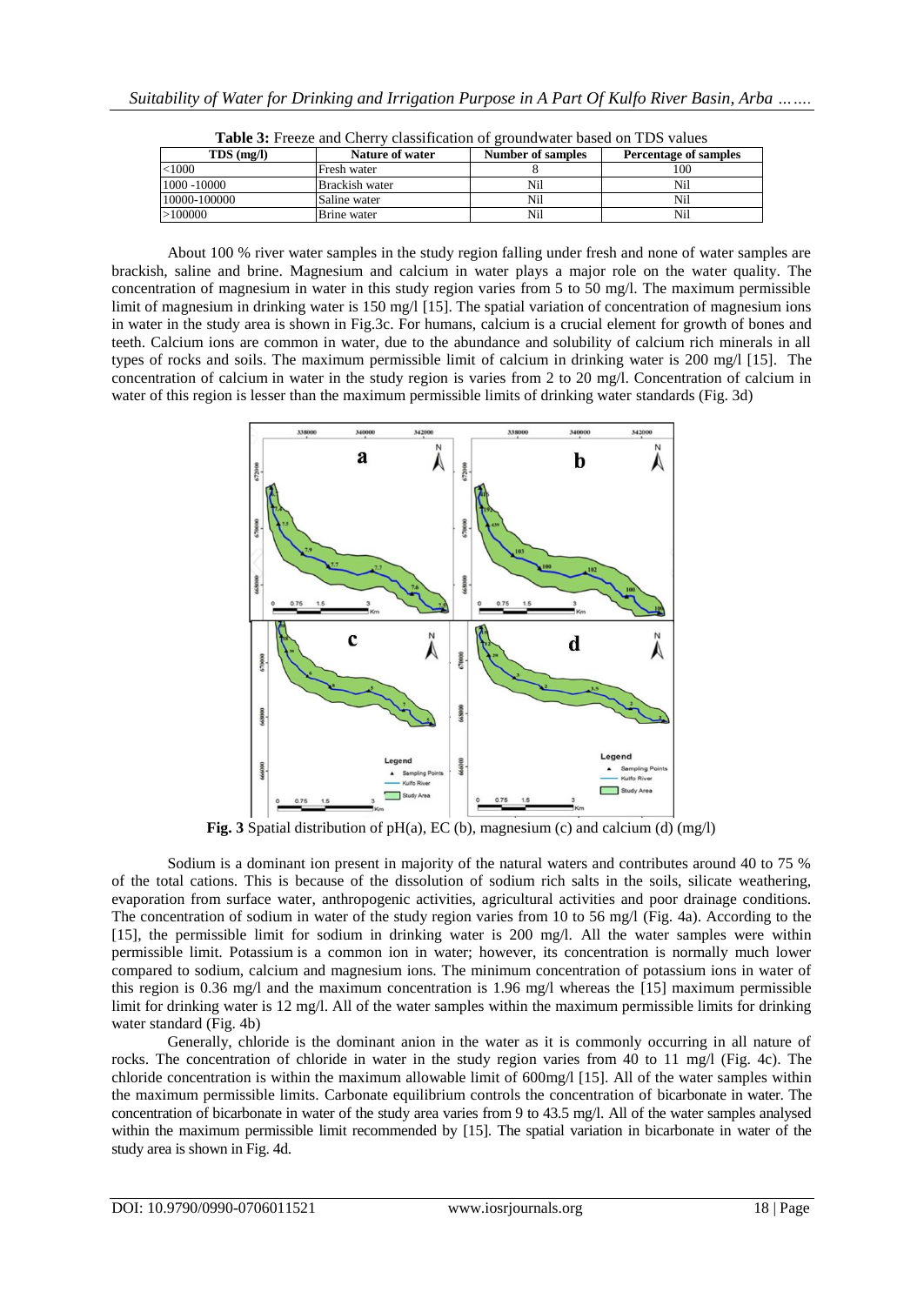

**Fig. 4** Spatial distribution of Sodium (a), Potassium (b), chloride (c) and bicarbonate (d) (mg/l)

The major cations that contribute to the hardness are calcium and magnesium ions in water. The hardness in water samples varies from 25.6 to 243 mg/l. Classification of water based on total Hardness as suggested by [11] is given in Table 4. About 12.5 % of the water samples were moderately hard with TH varying between 75 to 150 and 25 % of the water samples were hard with hardness above 150 to 300 mg/l. About 62.5 % of samples were soft with TH below 75 mg/l (Table 4). The most desirable limit of TH in water use for drinking purpose is 500 mg/l and the maximum permissible limit is 1000 mg/l based on [15].

| <b>Table 4.</b> Classification of water based on TIT (flig/1) |                            |                             |                                    |  |
|---------------------------------------------------------------|----------------------------|-----------------------------|------------------------------------|--|
| <b>Total hardness as</b>                                      | Water class                | Number of samples exceeding | Percentage of the                  |  |
| CaCO <sub>3</sub> (mg/l)                                      | (Sawyer and McCarty, 1978) | <b>ES</b> limits            | <b>Samples exceeding ES limits</b> |  |
|                                                               | Soft                       | Nil                         |                                    |  |
| $75 - 150$                                                    | Moderately hard            | Nil                         |                                    |  |
| 150-300                                                       | Hard                       | Nil                         |                                    |  |
| >300                                                          | Verv hard                  | Nil                         | Nil                                |  |

**Table 4:** Classification of water based on TH (mg/l)

# *Irrigation water quality*

High concentration of dissolved ions such as sodium, carbonate and bicarbonate in irrigation water may affect crops and agricultural soil physically and chemically, thereby decrease the productivity. Accumulation of these ions will decrease the osmotic pressure in the plant structural cells, thus blocking water from reaching the branches and leaves.

The effect of sodium concentration in irrigation water is commonly assessed by sodium percentage,

which is calculated using the formula given in Equation (1) [14], where the concentrations are in meq/1.  
\n
$$
Na\% = \frac{(Na^{+} + K^{+})}{(Ca^{2+} + Mg^{2+} + Na^{+} + K^{+})} \times 100
$$
\n(1)

The classification of water samples with respect to the sodium percentage is given in Table 5. The sodium percentage of water in the study region varies from 27 % to 54 %. The water samples are classified as good (50%), permissible (50%) according to sodium percentage. So, the all river water is good for irrigation purpose.

Classification of water based on % Na and EC as recommended by [14] was made and it is given in Fig.5. About 100 % of the water samples come under in the field of excellent to good. The agricultural yields are generally higher in areas irrigated with water belonging to excellent to good and good to permissible categories.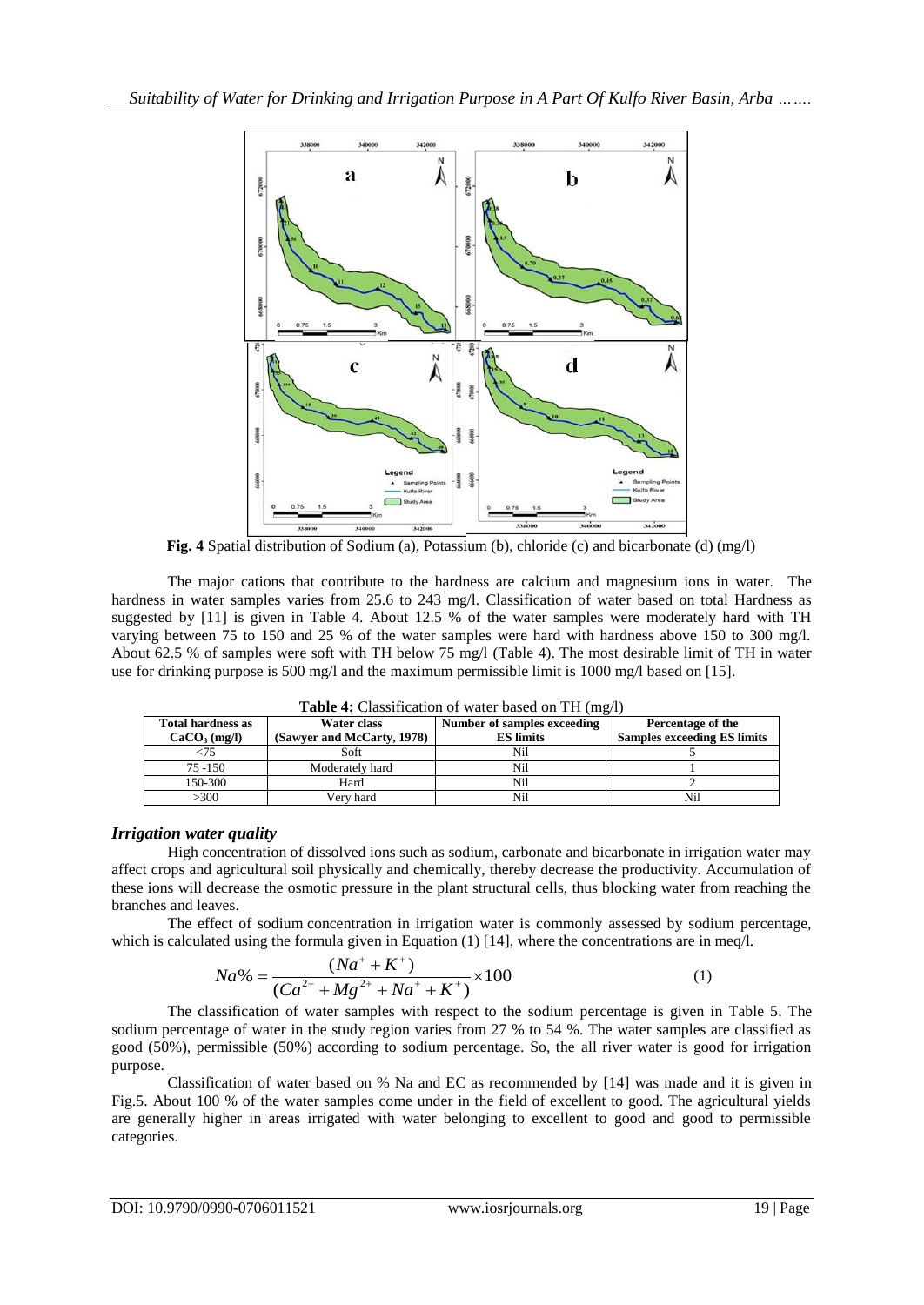| Sodium percentage | <b>Ouality of water</b> | Number of samples |
|-------------------|-------------------------|-------------------|
| $< 20\%$          | Excellent               | Nil               |
| 20 - 40%          | Good                    |                   |
| $40 - 60%$        | Permissible             |                   |
| 60–80%            | Doubtful                | Nil               |
| $>80\%$           | Unsuitable              | Nil               |





**Fig.5** Suitability of irrigation water based on EC and sodium percent (Wilcox Diagram)

The osmotic activity of crops is often decreased by the high salinity in water and thus interferes with the consumption of water and nutrients from the soil [10]. Sodium Adsorption Ratio (SAR) is an important parameter for determining the suitability of water for irrigation because it is a measure of alkali/sodium risk to crops. SAR is determined by Equation (2) where the concentrations of ions are in meq/l,

$$
SAR = \frac{Na^{+}}{\sqrt{(Ca^{2+} + Mg^{2+})/2}}
$$
 (2)

SAR is based on the effect of exchangeable sodium in water on the physical condition of the soil. When SAR values are higher, irrigation water may cause permeability issues due to enlargement of clayey soils [10]. The SAR of water of this region varies from 0.79 to 1.54. Thus, the SAR value of all samples collected is under the maximum permissible limit i.e. SAR less than 10. The higher the SAR values in the water, the higher the danger of sodium that leads to the development of alkaline soil [13] while a higher salt concentration in water results in formation of saline soil. The classification of water based on SAR as recommended by [13] is given in Table 6. In general, the water of this region is suitable for irrigation.

| <b>Table 6:</b> Alkalinity nazard classes of surface water |                        |             |                   |  |
|------------------------------------------------------------|------------------------|-------------|-------------------|--|
| <b>SAR</b>                                                 | <b>Alkalinity hard</b> | Water class | Number of samples |  |
|                                                            |                        | Low         |                   |  |
| $10 - 18$                                                  | $\sqrt{2}$             | Medium      | Nil               |  |
| $18 - 26$                                                  |                        | High        | Nil               |  |
| -26                                                        |                        | Verv high   |                   |  |

**Table 6:** Alkalinity hazard classes of surface water

Residual sodium carbonate (RSC) is calculated in order to find out the harmful effect of  $CO_3^2$  and  $HCO<sub>3</sub><sup>-</sup>$  on the quality of water for agricultural purpose [5]. The RSC value was determined using the Equation (3), where the ionic concentrations are in meq/l.<br>  $RSC = (CO<sub>3-1</sub> + HCO<sub>3-</sub>) - (Ca<sup>2+</sup> + Mg<sup>2+</sup>)$ 

$$
RSC = (CO3- + HCO3-) - (Ca2+ + Mg2+)
$$
 (3)

With respect to RSC, 100% of water samples of this area are safe for irrigation, and none of the sample is falling under doubtful and unsuitable categories (Table 7). This shows that most of the water is suitable for irrigation purpose.